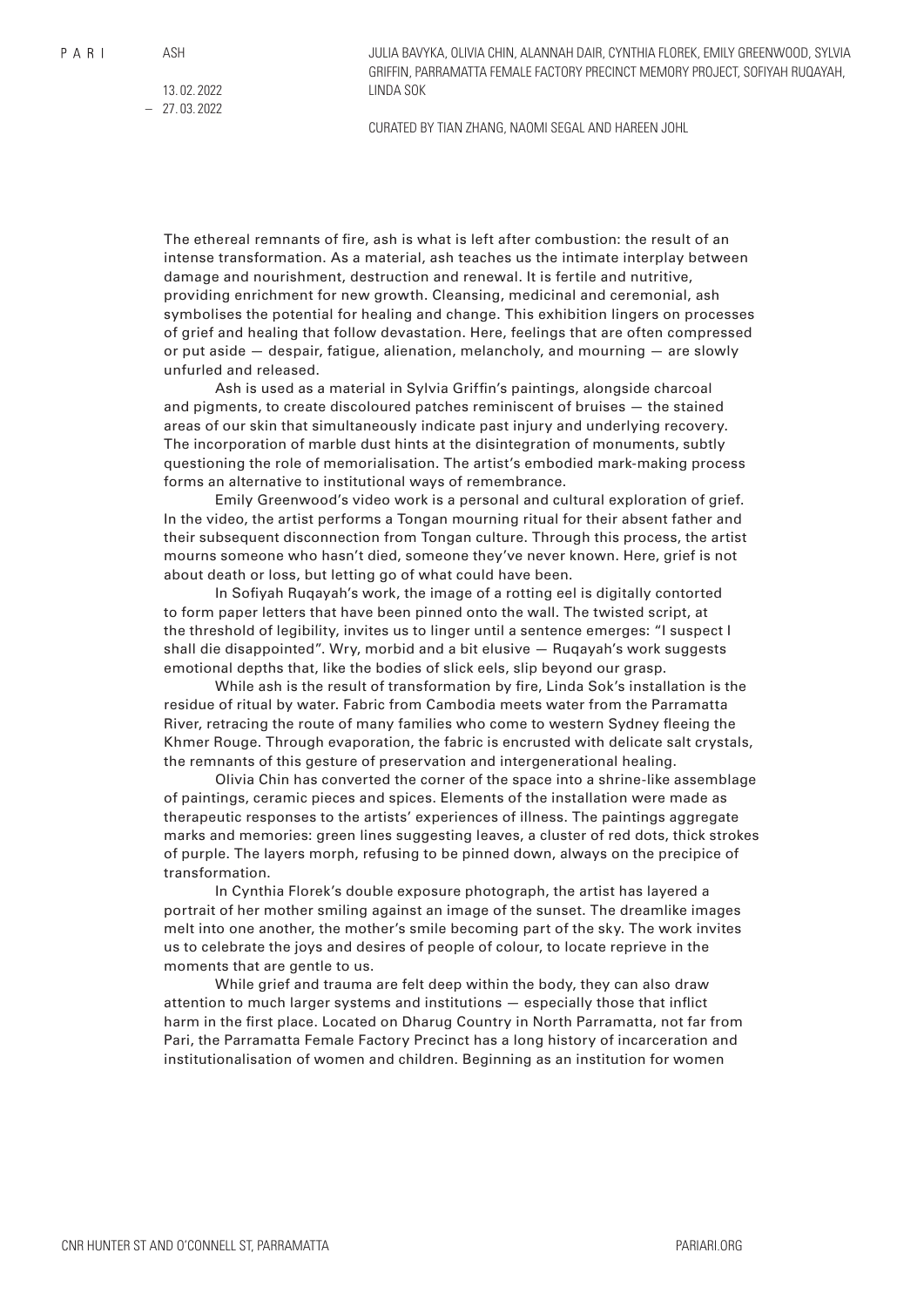ASH

JULIA BAVYKA, OLIVIA CHIN, ALANNAH DAIR, CYNTHIA FLOREK, EMILY GREENWOOD, SYLVIA GRIFFIN, PARRAMATTA FEMALE FACTORY PRECINCT MEMORY PROJECT, SOFIYAH RUQAYAH, LINDA SOK

13. 02. 2022 – 27. 03. 2022

CURATED BY TIAN ZHANG, NAOMI SEGAL AND HAREEN JOHL

convicts in 1821, the site has transitioned through many functions — a women's asylum, an orphanage, a girls' institution, a children's shelter and most recently, a women's detention centre until 2012. The VR film, *Parragirls Past, Present: Unlocking memories of institutional 'care'*, uses personal accounts from former residents of the Parramatta Girls Home to map the institution and rewrite its history through their memories. Here, healing from trauma is a monumental, ongoing project — but one that can be worked on iteratively and collectively.

Alannah Dair's installation titled *The patient.The doctor.The host.The vessel.* can also be read as an intervention into harmful institutions. Lycra is stretched and contorted around metal poles, reminiscent of skin and bones as well as medical equipment. Parts of the work have been burnt, acting both cauterising procedure and ritual — to grieve the experience of chronic illness and draw attention to how the medical system leaves some bodies neglected.

Julia Bavyka's *On Snapping* reflects on living, working and surviving through the relentlessness of capitalism. Mounted onto the wall is a small textile depicting a red figure lying down: the resting worker. The installation also includes a seat on which a visitor can rest and read from the artist's self-published pamphlet. The work is a reminder that fatigue can be instructive, that our bodies are telling us to slow down, or to stop entirely. Exhaustion becomes an opening to ruminate on the structures that push us to breaking point.

This exhibition holds space to process, dwell, rest and heal as we need. It resists attempts to move too quickly, get to work, hide from discomfort; sometimes holding these experiences with each other, with patience and care, is enough. *Ash* rests inside heavy feelings, honouring them not only as embodied responses to neglectful systems around us, but as vital resources in generating collective action, nourishment and hope.

### **Emily Greenwood**

*In Loving Memory*, 2020 video, 1080 x 720 10 min 10 sec

When a Tongan father dies his daughters are expected to cut their hair in mourning. The ritual is to take place after the tenth day also known as pongipongi tapu. The cultural tradition is only meant to be carried out by the deceased father's oldest sister or someone outside of the Tongan ranking system. It is generally taboo for Tongan womxn to cut their hair outside of this occasion. My Tongan 'father' left before I was born. I mourn everything he took with him. I have now spent 26 years on Earth searching for connection to my Tongan culture, traditions, rituals and ancestry. Leading up to my 26th birthday, the last 7 days of my youth I cut my hair in mourning. I mourn the things my Tongan father took with him when he left. This is in loving memory of the things I have been left without.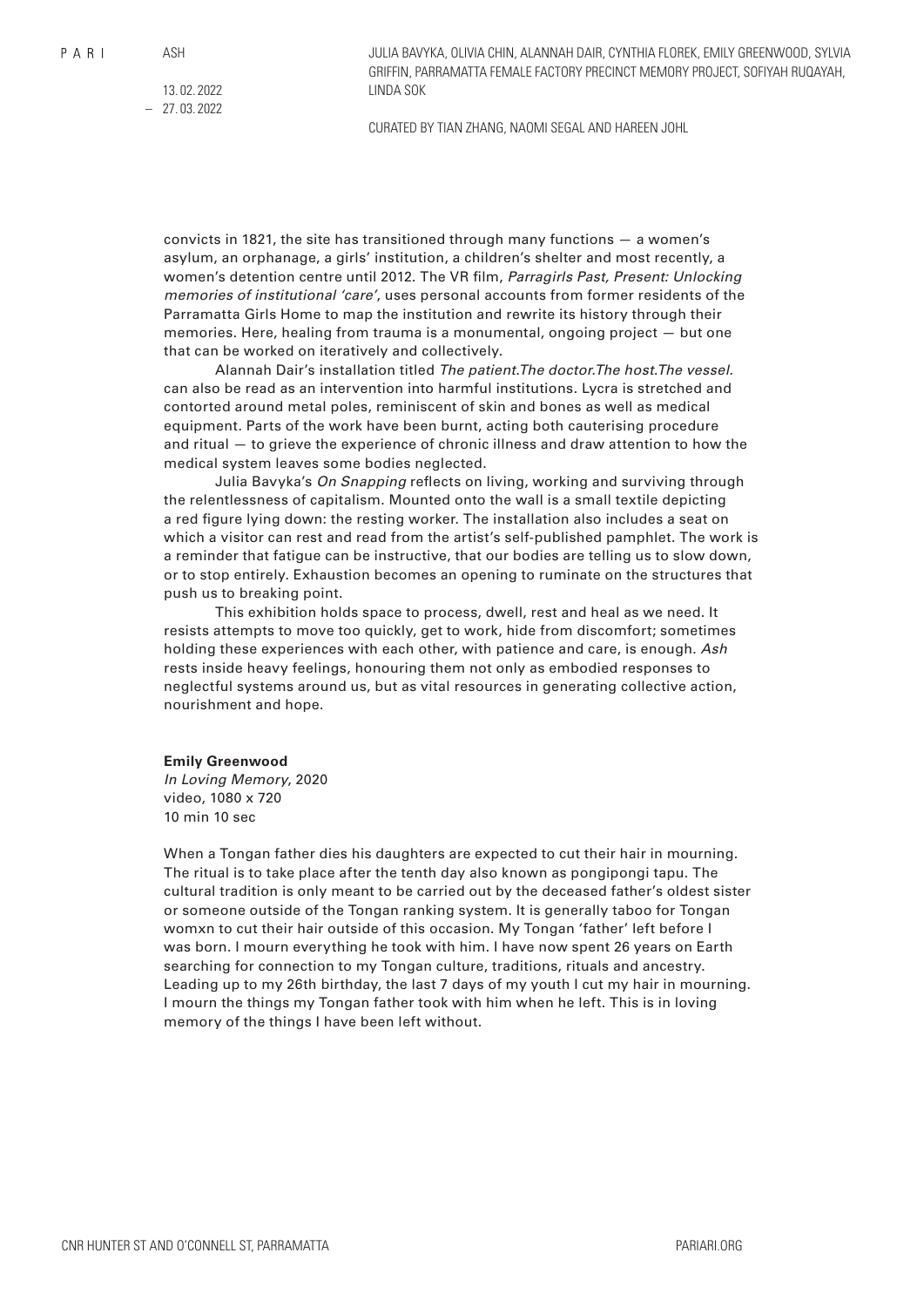$P$  A R I

ASH

13. 02. 2022 – 27. 03. 2022 JULIA BAVYKA, OLIVIA CHIN, ALANNAH DAIR, CYNTHIA FLOREK, EMILY GREENWOOD, SYLVIA GRIFFIN, PARRAMATTA FEMALE FACTORY PRECINCT MEMORY PROJECT, SOFIYAH RUQAYAH, LINDA SOK

CURATED BY TIAN ZHANG, NAOMI SEGAL AND HAREEN JOHL

## **Olivia Chin**

*A Rolling Swarm*, 2021 oil paint on canvas, stoneware ceramic, Chinese herbs dimensions variable

*king parrot*, 2021 oil paint on canvas 76 x 61 x 4 cm

*It's a dance keep stepping*, 2021 oil paint on canvas, 44 x 34 x 6 cm ceramic vase, 24 x 17 x 12 cm ceramic vase, 22 x 16 x 12 cm small ceramic dishes x 6, sizes vary

This installation was developed as a response to illness and through a process of acceptance. In an environment of lockdowns and constant adaptability, you can confine yourself to the present moment through each glance.

The work draws from sketches layered upon memories that reimagine and metamorphosise themselves. Each piece plays with perception of the winding wet path as you grip on to the rungs. Turn directly towards the approaching darkness and you might find yourself sitting in the sun face forward.

## **Sylvia Griffin**

*Second Skin #3*, 2021 natural pigments, pigment sticks, ash, marble dust, marble grit, charcoal on unstretched Belgian linen 96 x 146 cm

*Second Skin #4*, 2021 natural pigments, pigment sticks, ash, marble dust, marble grit, charcoal on unstretched Belgian linen 96 x 146 cm

*Second Skin* reflects my interest in expressing grief and trauma through artwork that seeks to challenge the norms of memorial culture. In this piece I have worked natural dry pigments, pigment sticks, charcoal, ash, and marble dust by hand onto unstretched linen.

These materials each have a connection to trauma and violence; ash and charcoal to the destructiveness of fire, pigments to environmental destruction, and the marble dust references the tradition of marble as a memorial material.

The overall effect is reminiscent of bruising and recalls the dictum that the healing progress of a bruise can be determined by its colour.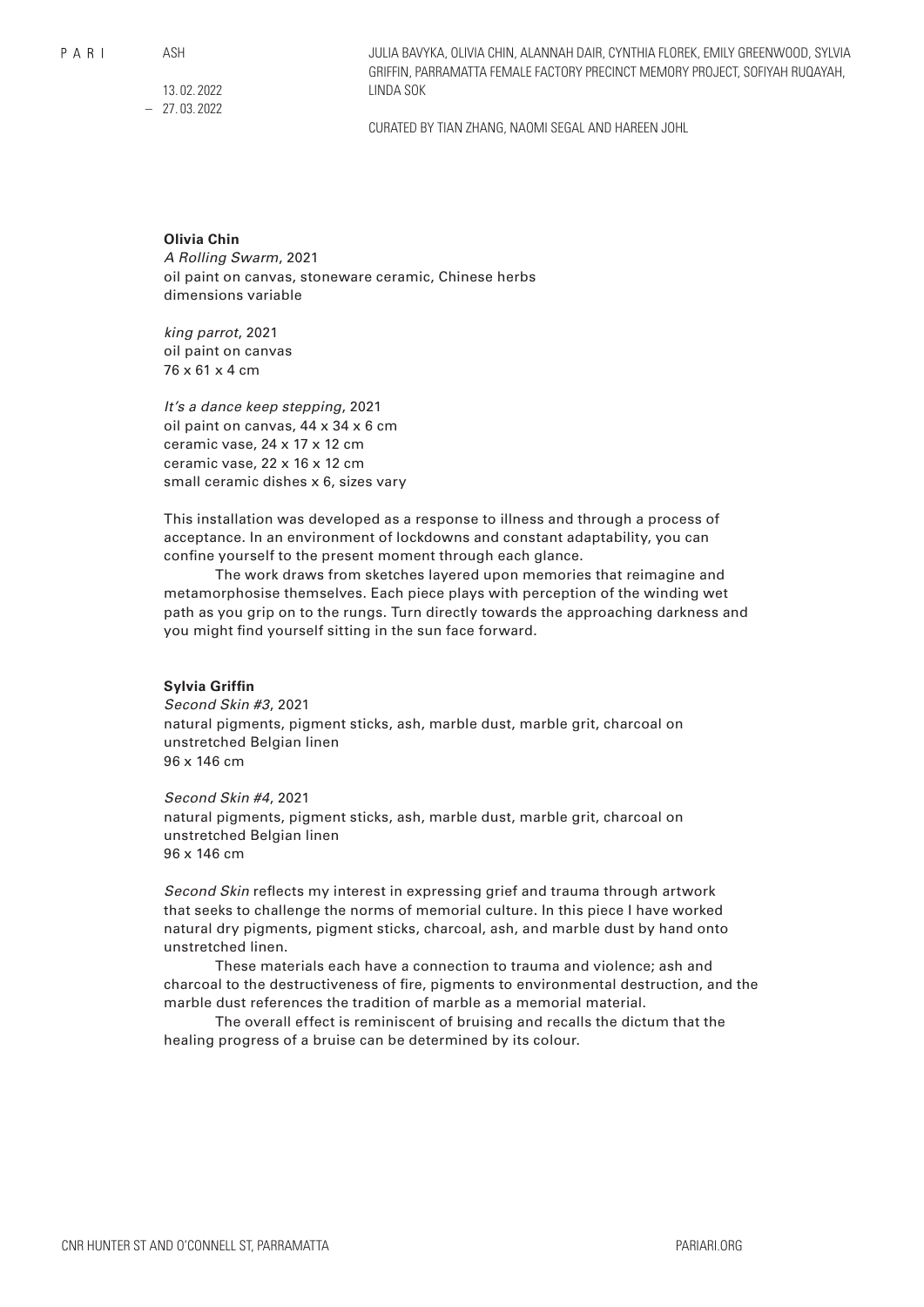$P$  A R I

ASH

13. 02. 2022 – 27. 03. 2022 JULIA BAVYKA, OLIVIA CHIN, ALANNAH DAIR, CYNTHIA FLOREK, EMILY GREENWOOD, SYLVIA GRIFFIN, PARRAMATTA FEMALE FACTORY PRECINCT MEMORY PROJECT, SOFIYAH RUQAYAH, LINDA SOK

CURATED BY TIAN ZHANG, NAOMI SEGAL AND HAREEN JOHL

# **Parramatta Female Factory Precinct Memory Project**

*Parragirls Past, Present: Unlocking memories of institutional 'care'*, 2017 immersive 3D virtual reality film 23 min 16 sec

*Parragirls Past, Present: Unlocking memories of institutional 'care',* 2017 360 degree monoscopic trailer 2 min 32 sec

*Content warning*: Please note that this work discusses death and illness, incarceration and abuse. Some viewers may find this distressing.

*Parragirls Past, Present* is a deeply moving immersive experience, presenting former residents' visions of the Parramatta Girls Home today. Commissioned for the Big Anxiety Festival 2017 and launched for the public debut of the EPICentre UNSW, Parragirls Past, Present is a creative collaboration with Parragirls PFFP Memory Project and UNSW media artists that rewrites the public history of the former child welfare institution, Parramatta Girls Home, unsettling myth and memory.

Returning after 40 years, Parragirls seek out traces to substantiate what really happened here, continuing the visionary work they have pursued as members of the Parramatta Female Factory Precinct Memory Project.

Parramatta Female Factory Precinct Memory Project is a contemporary art and social history initiative established by Bonney Djuric OAM and Lily Hibberd in 2012.

Located at the former Parramatta Girls Home, the Memory Project centres on transforming the Parramatta Female Factory Institutions Precinct from a place of trauma and suffering to that of a creative cultural hub as Australia's first Site of Conscience so that the history, heritage and legacy of institutional 'care' is not forgotten.

Many achievements have been realised through the efforts of Parragirls/PFFP Memory Project including the listing of the Parramatta Female Factory Institutions Precinct on the National Heritage register in 2017 and more recently, the precinct's designation by the NSW Government as an arts and cultural centre.

### Artists & creative team

Writer/Narrators: Bonney Djuric, Jenny McNally, Lynne Edmondson Paskovski, Gypsie Hayes & Toni Nicholas

Art Director & Production Design: Volker Kuchelmeister

Sound Design/Editor: Alex Davies

Co-producers: Bonney Djuric, Lily Hibberd, Jill Bennett

This project has been assisted by the Australian Government through the Department of Communication and the Arts and the Arts Catalyst – Australian Arts and Culture Fund. PFFP Memory Project is supported by the NSW Government through Create NSW and is assisted by the Australian Government through the Australia Council, its arts funding and advisory body.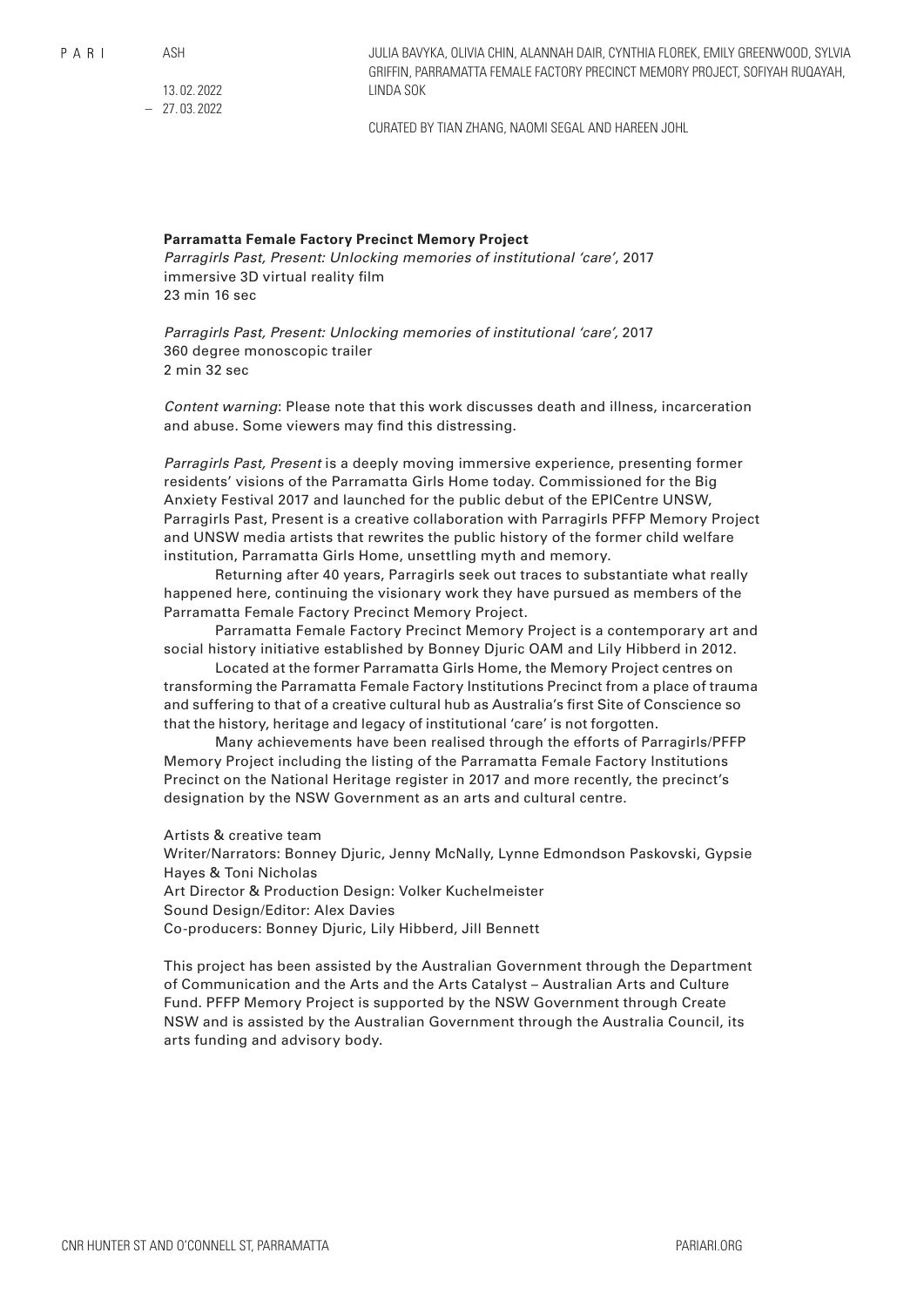$P$  A R I

ASH

13. 02. 2022 – 27. 03. 2022 JULIA BAVYKA, OLIVIA CHIN, ALANNAH DAIR, CYNTHIA FLOREK, EMILY GREENWOOD, SYLVIA GRIFFIN, PARRAMATTA FEMALE FACTORY PRECINCT MEMORY PROJECT, SOFIYAH RUQAYAH, LINDA SOK

CURATED BY TIAN ZHANG, NAOMI SEGAL AND HAREEN JOHL

# **Cynthia Florek**

*Sunset Teeth*, 2017 35mm film printed on paper 59.4 x 42 cm

In *Sunset Teeth*, a Peruvian woman floats in the sky: she wears a knitted top with pastel pink, purple and white hues which match the shades of the clouds. This is Beatriz at the end of a day where she had gotten dressed up for a family outing. Here, she smiles with her teeth; she has often complained about how her teeth are yellow and they're not perfectly straight, but these details do not detract from her beauty. Her teeth may reveal histories which she might not be proud of, but this photo captures the artist's mother in a moment of joy and confidence. For a second, one can forget the childhood years soaking up lectures on how to best maintain good teeth, how to avoid expensive fillings and more gruesome tales of old fashioned dentistry…

## **Sofiyah Ruqayah**

*Self-fulfilling prophecies*, 2020 digital collage print on paper 124.9 x 42 cm

A found image of a dead eel being eaten by a fly is digitally collaged and mutated to form the statement "I suspect I shall die disappointed". The eel corpse has been stretched, blended and reframed through digital interventions, then physically cut into sinewy forms that echo both Gothic and Arabic calligraphy. Born out of a period of sustained disappointment in personal relationships, this work is a playfully morbid litany that reflects on self-fulfilling prophecies and the tautological nature of disappointment.

# **Julia Bavyka**

*On snapping*, 2022 tapestry, wool, self-published pamphlet

*Resting worker*, 2022, tapestry, wool, 18 x 22 cm

*The moment you realise what you don't have to be*, 2022, self-published pamphlet, 13 x 19.5 cm

*Resting worker* and *The moment you realise what you don't have to be*\* are a tapestry and a poetry pamphlet complementing each other under an umbrella title *On snapping*. Both are a reflection on exhaustion, burn out, survival and transformation.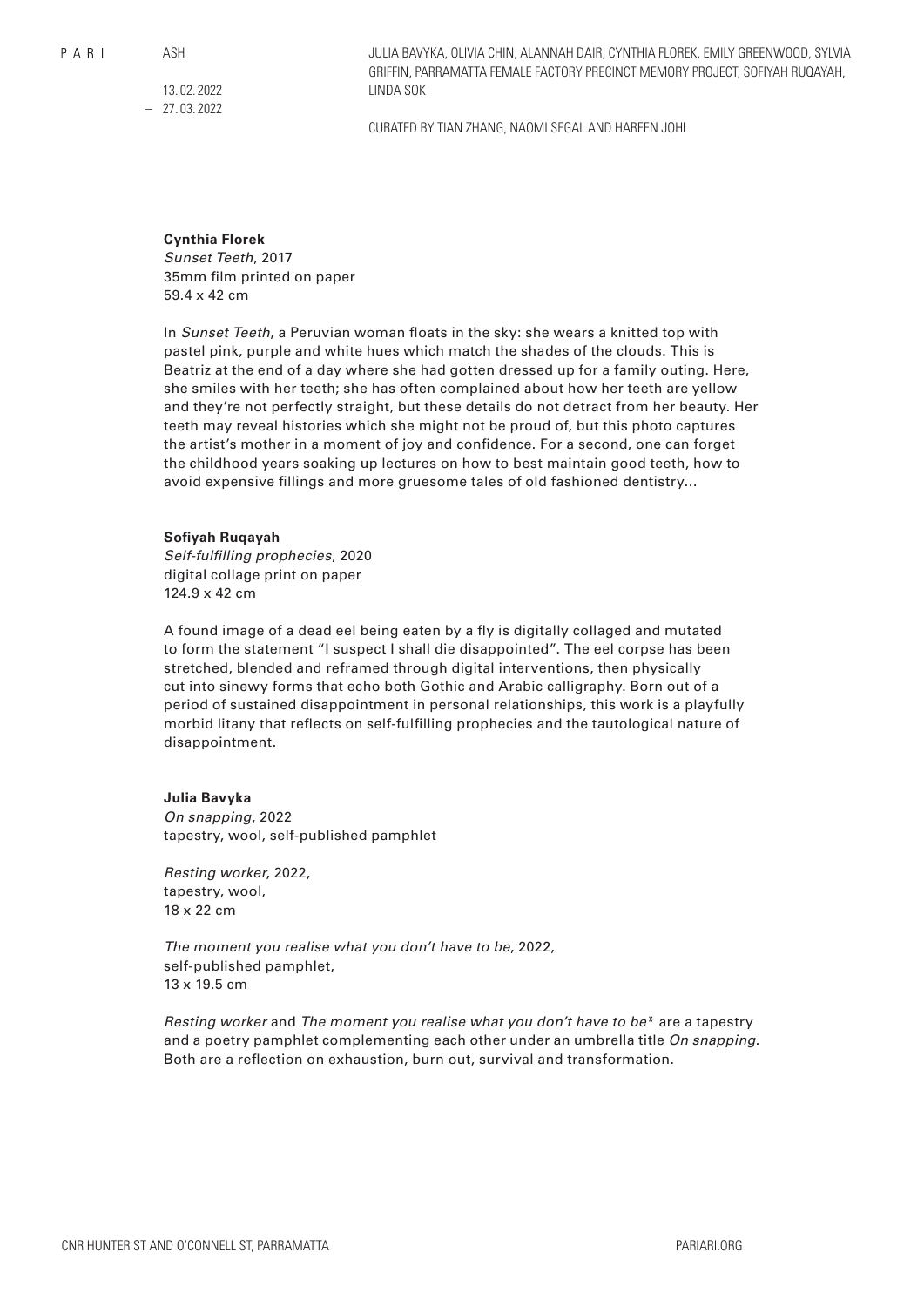ASH

13. 02. 2022 – 27. 03. 2022 JULIA BAVYKA, OLIVIA CHIN, ALANNAH DAIR, CYNTHIA FLOREK, EMILY GREENWOOD, SYLVIA GRIFFIN, PARRAMATTA FEMALE FACTORY PRECINCT MEMORY PROJECT, SOFIYAH RUQAYAH, LINDA SOK

CURATED BY TIAN ZHANG, NAOMI SEGAL AND HAREEN JOHL

The work is a weaving through and from the bedspread of fatigue as a place with revolutionary potential and quietly takes back time that was stolen by capitalism. \*The pamphlet takes its title from Sara Ahmed's writing about the snap.

## **Alannah Dair**

*The patient. The doctor. The host. The vessel.*, 2022 flesh-coloured lycra, metal hooks, safety pins, metal poles, metal clamps, steel wire, LED light dimensions variable

I have a complex relationship with medicine. Without some form of birth control I wouldn't be able to work, create art or function on a daily basis. Yet over the years I have been prescribed many medications that have caused more harm than good. I've also had countless medical practitioners who have dismissed me, gaslit me and made me feel isolated in my experience with endometriosis (a chronic inflammatory condition).

These experiences have forced me to become my own advocate and play the role of the doctor in deciding the best management of my pain and presenting symptoms. Currently the gold standard for treatment of endometriosis is laparoscopic surgery. Due to Covid19 I have been on the waitlist for my second laparoscopy for over 16 months.

Whilst I've waited in limbo for a call from the hospital I have become obsessed with videos from endometriosis excision surgeries. I am particularly struck by the removal of endometriosis through electrocauterization; through use of electrical currents metal clamps burn away the skin to isolate affected areas. As the skin burns it coils up and seals the blood vessels, creating warped areas of seared skin.

With this imagery in mind I have trialed applying heat to my work to elicit a subtle violence acted onto and within the skin of the work; acting out what is yet to come for my own body.

Burning the fabric is both an act of care (removing the disease) and an act of resentment for how the disease has affected my life. After grieving my former self (who I was before the onset of my symptoms) I've come to understand the fluctuating limitations of my body as I continue to negotiate a state between health and illness.

# **Linda Sok**

*Salt Water Deluge (Tucoerah River)*, 2021 silk from Cambodian artisans, salt, water collected from the Georges River, rattan, wire 210 x 330 x 80 cm

*Salt Water Deluge (Tucoerah River)*, is a work that centres around healing and preservation of culture following the brutal regime of the Khmer Rouge. The art of silk weaving, a matrilineally handed down tradition, was one of many art forms targeted and came close to being erased by the Khmer Rouge perpetrators. This iteration of *Salt Water Deluge* was produced in collaboration with the artists' sister Solina Sok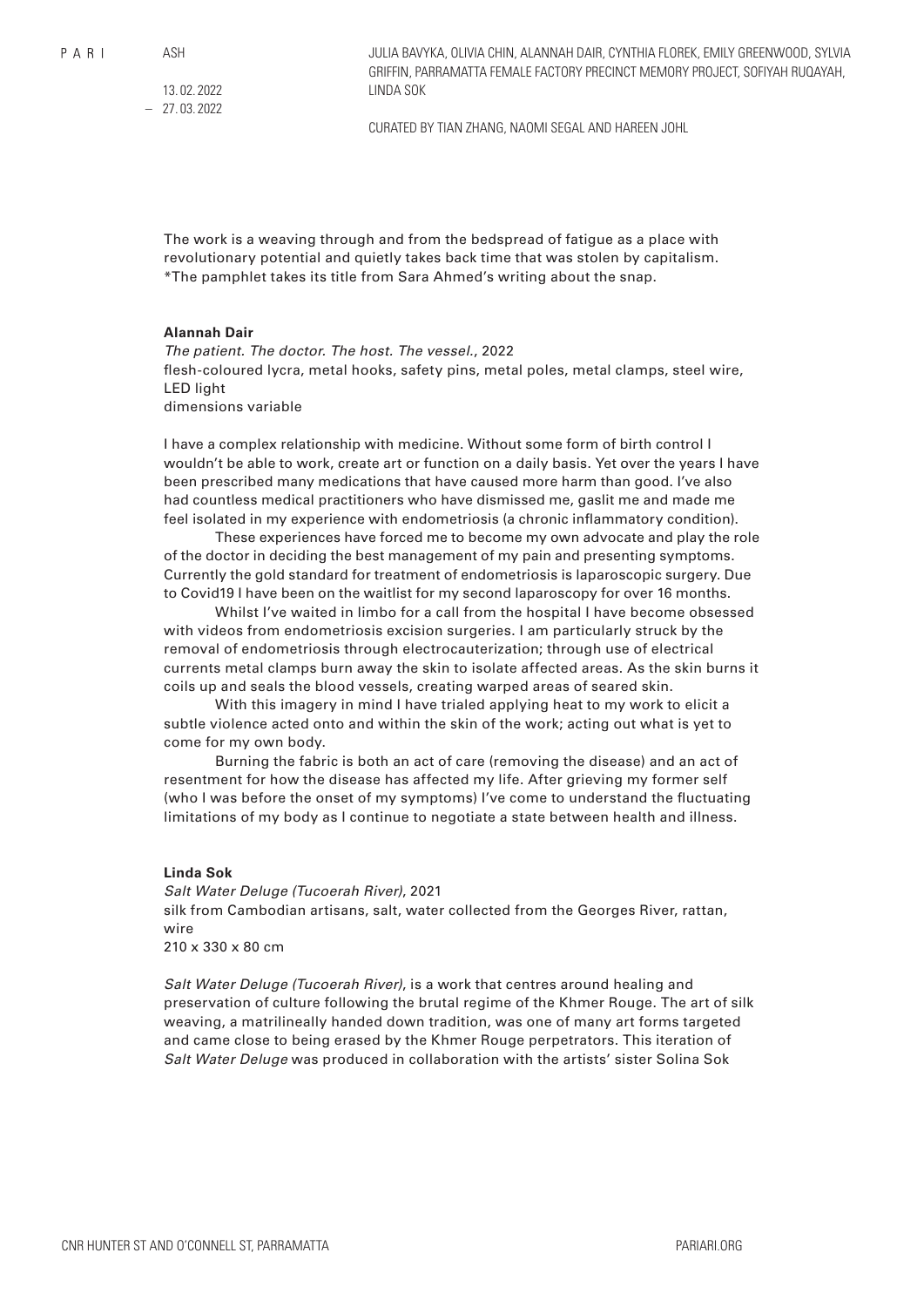ASH

13. 02. 2022 – 27. 03. 2022 JULIA BAVYKA, OLIVIA CHIN, ALANNAH DAIR, CYNTHIA FLOREK, EMILY GREENWOOD, SYLVIA GRIFFIN, PARRAMATTA FEMALE FACTORY PRECINCT MEMORY PROJECT, SOFIYAH RUQAYAH, LINDA SOK

CURATED BY TIAN ZHANG, NAOMI SEGAL AND HAREEN JOHL

and uses salt, water collected from the Tucoerah River (Georges River) and silk fabrics sourced from Cambodian artisans. The water was collected with permission from Darug Elders.

Silk fabrics are submerged in a saline solution, a process similar to a method the artists' parents use to pickle vegetables. Harnessing the preserving and curing properties found in salt and water, the work acknowledges how trauma embeds itself within objects and survivors and looks towards remedial actions and processes of healing.

Commissioned by Casula Powerhouse Arts Centre.